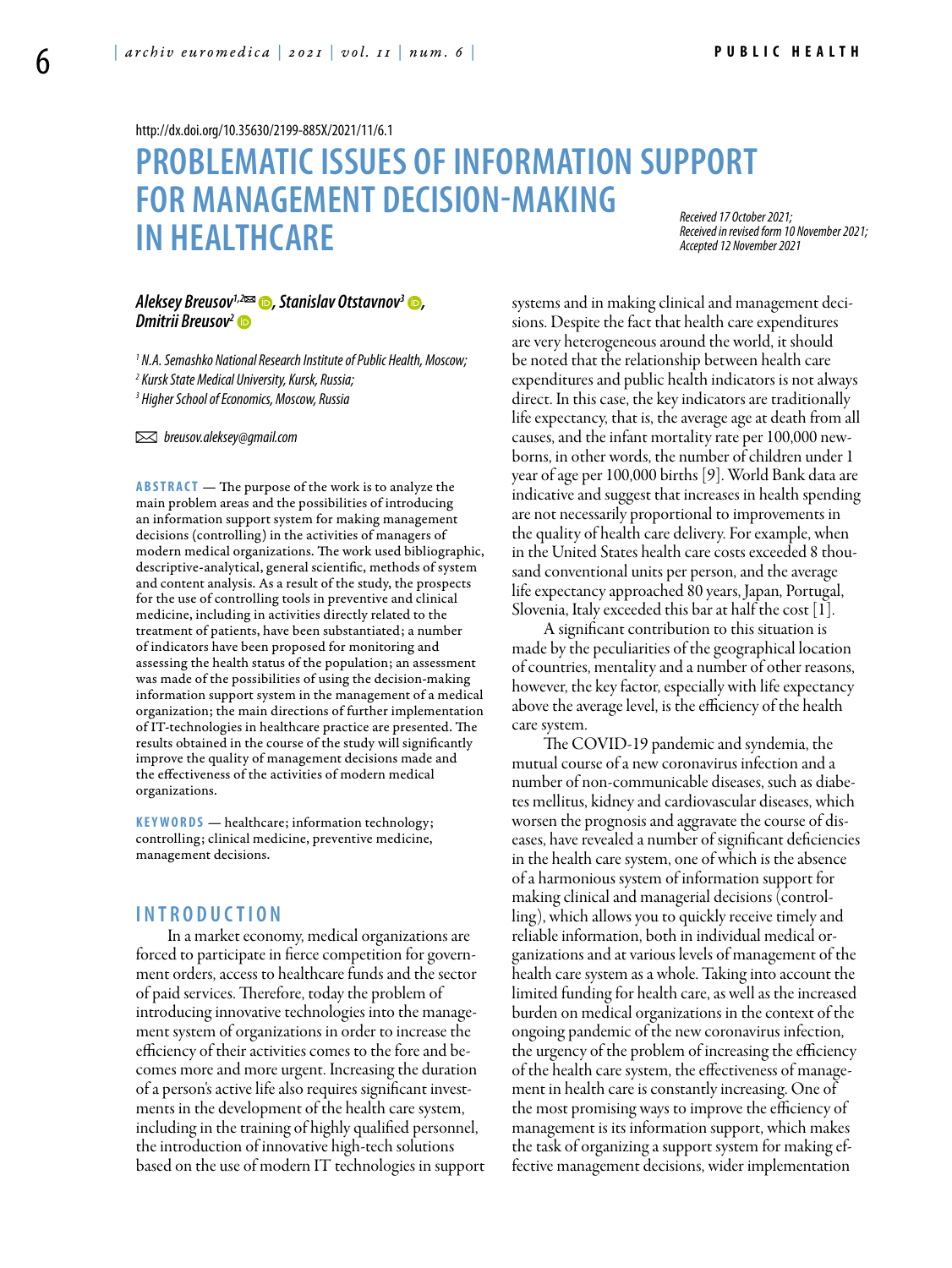of the controlling system and its corresponding tools in the activities of medical organizations, the so-called «medical controlling» [3, 4, 12].

## **MET H ODS**

To achieve the goal set in the work, the following methods were used: bibliographic, descriptive-analytical, general scientific (analysis, synthesis, generalization), methods of system and content analysis.

## **RES U LTS AND DISC U SSION**

#### *Controlling in clinical medicine*

In the conditions of market relations and insurance medicine, controlling has serious prospects for implementation in healthcare practice, both at the level of management of structural and functional units and medical organizations in general (offices, departments, institutions, a network of institutions), and at the level of administrative-territorial units. At the same time, in various types of medical organizations, controlling tools can provide significant support in the work of both managers (heads of departments, chief physicians and their deputies, chief nurse) and attending physicians who are directly involved in the process of treating patients.

In each case, controlling will allow monitoring the indicators characterizing the patient's health (levels of temperature, saturation, blood pressure, heart rate, blood glucose, glycemic index, etc.). The monitoring and analysis system of these parameters can be considered as a controlling system, since it corresponds to its functions and tasks [5].

One of the main goals of the management of a medical organization — control over the expenditure of all types of resources — is successfully solved by controlling tools, while the powers of the head of a healthcare institution (chief doctors of hospitals, outpatient centers, etc.) economic independence, increasing the efficiency of controlling becomes more and more urgent [7].

Various medical and laboratory information systems (MIS and LIS, respectively), successfully introduced and actively used today in clinical practice [2], have become a specific tool for controlling in health care, allowing to streamline the distribution of the incoming flow of patients, eliminate queues for appointments to doctors, rationally plan the workload of laboratories , effectively use the existing funds of organizations, including beds, assess the quality of work of specific employees of the organization for the implementation of a differentiated system of incentives for employees, depending on the quality of their work.

*Controlling in the tasks of the healthcare organization* An equally important aspect of the application of controlling in health care is the use of its basic principles in the organization of the health care system of citizens.

As an IT tool at the level of the healthcare organization, it is necessary to bring clinical registers, which are from a technical point of view a medical information system, however, organized according to the principle of «all patients with a specific disease / condition in a certain territory» (region, country as a whole), as opposed to MIS, organized according to the principle «all patients of a particular health care institution with their diseases»  $|11|$ .

We consider it expedient to single out today a number of indicators by which one can judge the state of health of the population in a particular territory. In the event that we ensure monitoring of the state of such indicators, which allow the relevant managers and governing bodies to make informed decisions, we can state the fact of the implementation of the controlling system in practice. In addition to the already mentioned life expectancy, maternal and infant mortality, it is advisable to include the following indicators among such indicators:

— The number of medical personnel (doctors, nurses) per population unit (a particularly important indicator of the overloading of the healthcare system, typical for work in the context of the Covid-19 pandemic);

— Number of beds in day hospitals and in hospitals around the clock;

— Share of government spending on health care;

— Mortality from all causes in the context of age categories of the population (including by region the indicator allows you to find the most «problem» nosological forms);

— The incidence rate of the population, especially socially significant diseases;

— Tracking all processes occurring in medical organizations in real time and comparing target results with those achieved;

— Postoperative complications and postoperative mortality;

— Maternal mortality rate (characterizes the quality of obstetric and gynecological medical care);

— The prevalence of HIV infection;

— The proportion of infected pregnant women receiving antiretroviral drugs (an important indicator of both the prevalence of HIV and the likelihood of having a healthy baby from an HIV-positive mother);

— Morbidity and mortality from malignant neoplasms in the context of regions;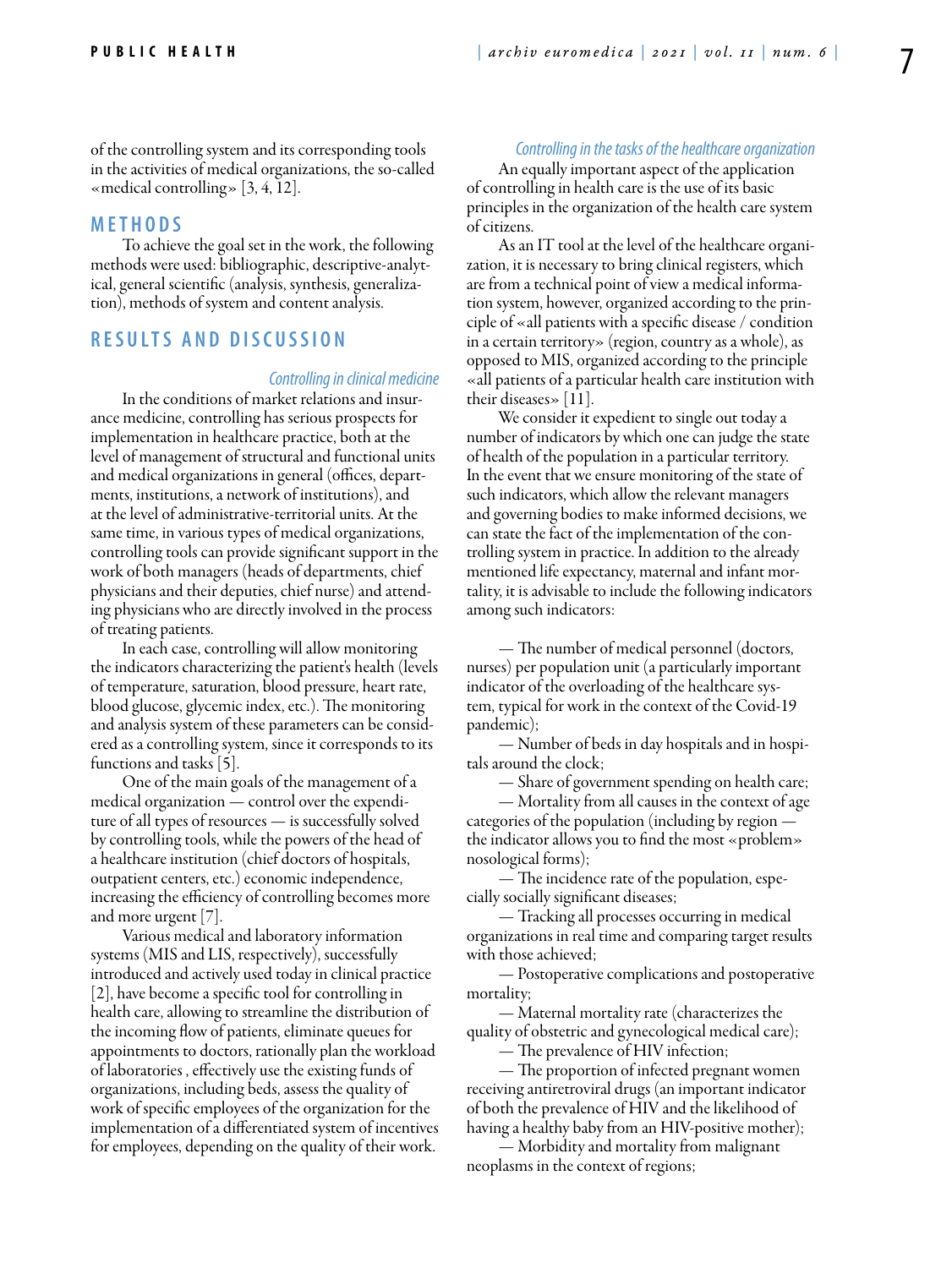— The number of deaths caused by certain types of malignant neoplasms (allows to assess the quality of cancer care for the population).

In our opinion, important indicators at the population level are indicators of the «burden of disease» and «cost of disease».

«Burden of disease» is a group of indicators characterizing the economic damage from morbidity  $(6)$ . The main indicators of the «burden of disease» are:

— years of life lost due to premature mortality (years of life lost, YLL: years not reached the value of life expectancy);

— years of life with disability (years lost due to disability, YLD — time of life lived with disability due to illness and injury);

— years of life adjusted for disability (disabilityadjusted life years, DALY: sum of YLL and YLD);

— healthy life expectancy (HALE: analogous to life expectancy minus DALYs).

At the moment, the international scientific partnership in the field of the global burden of disease, injury and risk factors, which includes the authors of this article, is monitoring the values of these indicators for different countries and territories (in particular, for a number of countries, the indicators are detailed to the level of administrative-territorial units the first level — the states of the United States, regions of England, regions of Russia, etc.).

As a subjective criterion for assessing one's own health, it is advisable to use the QALY (Qualityadjusted life-years) indicator, which characterizes the quality of life of patients and is assessed based on the use of a unified questionnaire. Due to the difficulties in collecting relevant information, a specialized study to assess the QALY in Russia was implemented only relatively recently [8].

The values of the listed synthetic indicators are important for the effective organization (reorganization) of the healthcare delivery system - these parameters, especially in the aspect of comparative assessment of the values of indicators in different regions, must be used by the executive authorities of different countries, as well as at the international level (on the scale of the World Health Organization).

If the indicators of the «burden of disease» demonstrate temporal characteristics, then the «cost of diseases» is characterized by financial indicators reflecting the monetary costs of treating a particular nosological form, including both the real costs of organizing medical care and lost profits in the economy as a result of disability and its reduction. However, despite the detailed assessment, such a study is extremely time consuming.

A truly realizing in practice the controlling system today allows the transition from the global to the local burden of disease, when the decision-maker has not just aggregated data, but the values of the most important indicators, «tied» to real medical organizations or regions [10]. As the «resolving power» of the method grows, it becomes possible to take specific measures on a specific territory, which is relevant both at the local level and at the level of global organizations (for example, international organizations can plan targeted humanitarian missions) [13].

The analysis showed that at the moment in the Russian health care system as a whole, one can state the lack of specific controlling tools that take into account its specifics. At the same time, it seems logical that they should provide monitoring of indicators that are most consistent with indicators used (or potentially applicable) in the tasks of clinical medicine (as a criterion for the effectiveness of a particular product in a particular case) and healthcare organization (as a criterion for the effectiveness of a product in principle).

The introduction of individual elements of the controlling system into the activities of modern organizations already in itself increases the efficiency of management and facilitates their interaction at all levels, thereby contributing to survival in the turbulent world of market relations. However, it is possible to further increase the efficiency of their activities due to the transition from the use of individual elements to a full-fledged controlling system (a subsystem in the management system of a medical organization), which makes it possible to successfully implement innovative projects in the field of healthcare.

#### **C ON CL U SION**

Thus, today all spheres of human activity, including the sphere of health protection, are significantly transformed under the influence of information technologies, widely using controlling tools, which not only simplifies communication, but also provides control over the state of indicators that allow predicting situations, taking optimal and timely management and clinical decisions.

In the conditions of a market economy, the emergence of economic independence for the subjects, the growth of competition, the need to increase the efficiency of management increases, which is impossible in the absence of reliable information support.

The development and implementation of an automated monitoring system for the indicators proposed by the authors, their use in the tasks of increasing the efficiency of management of medical organizations and the health care system as a whole, can be considered elements of controlling. In view of